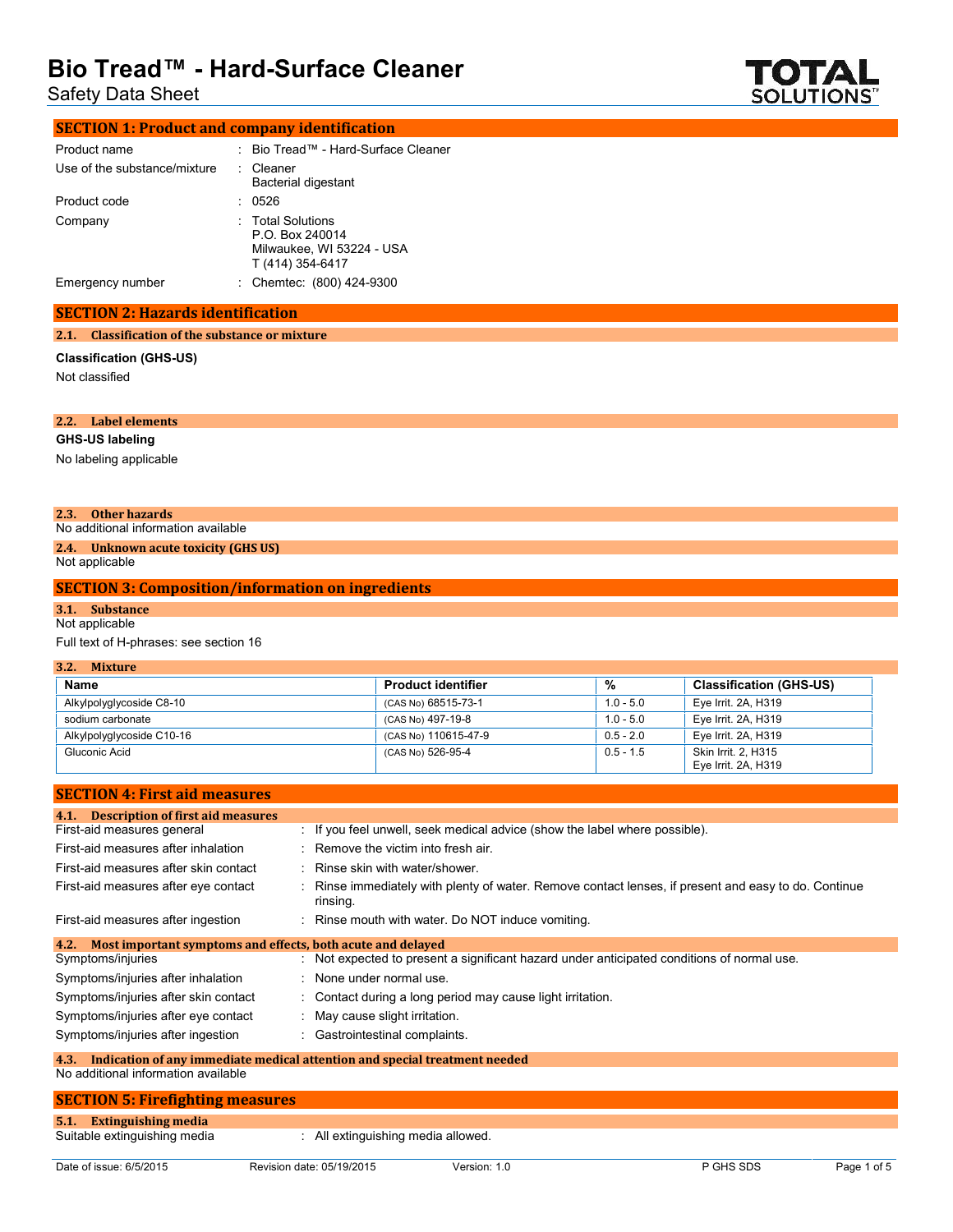Safety Data Sheet



| 5.2. Special hazards arising from the substance or mixture                   |                                                                                                                                                                                                                                                                       |
|------------------------------------------------------------------------------|-----------------------------------------------------------------------------------------------------------------------------------------------------------------------------------------------------------------------------------------------------------------------|
| Reactivity                                                                   | : Upon combustion: CO and CO2 are formed.                                                                                                                                                                                                                             |
| 5.3. Advice for firefighters                                                 |                                                                                                                                                                                                                                                                       |
| Firefighting instructions                                                    | : Exercise caution when fighting any chemical fire. Use water spray or fog for cooling exposed<br>containers. Take account of environmentally hazardous firefighting water.                                                                                           |
| Protection during firefighting                                               | : Do not enter fire area without proper protective equipment, including respiratory protection.                                                                                                                                                                       |
| <b>SECTION 6: Accidental release measures</b>                                |                                                                                                                                                                                                                                                                       |
| 6.1. Personal precautions, protective equipment and emergency procedures     |                                                                                                                                                                                                                                                                       |
| General measures                                                             | : Isolate from fire, if possible, without unnecessary risk.                                                                                                                                                                                                           |
| 6.1.1. For non-emergency personnel                                           |                                                                                                                                                                                                                                                                       |
| Protective equipment                                                         | : Protective goggles. Gloves. Protective clothing.                                                                                                                                                                                                                    |
| Emergency procedures                                                         | Evacuate unnecessary personnel. Avoid contact with skin, eyes and clothing. Ventilate spillage area.                                                                                                                                                                  |
|                                                                              |                                                                                                                                                                                                                                                                       |
| 6.1.2. For emergency responders                                              |                                                                                                                                                                                                                                                                       |
| Protective equipment                                                         | Equip cleanup crew with proper protection.                                                                                                                                                                                                                            |
| Emergency procedures                                                         | Stop leak if safe to do so. Stop release. Ventilate area.                                                                                                                                                                                                             |
| <b>6.2.</b> Environmental precautions                                        |                                                                                                                                                                                                                                                                       |
| Avoid release to the environment. Prevent entry to sewers and public waters. |                                                                                                                                                                                                                                                                       |
| Methods and material for containment and cleaning up<br>6.3.                 |                                                                                                                                                                                                                                                                       |
| For containment                                                              | Contain released substance, pump into suitable containers.                                                                                                                                                                                                            |
| Methods for cleaning up                                                      | This material and its container must be disposed of in a safe way, and as per local legislation.                                                                                                                                                                      |
| Reference to other sections<br>6.4.                                          |                                                                                                                                                                                                                                                                       |
| No additional information available                                          |                                                                                                                                                                                                                                                                       |
| <b>SECTION 7: Handling and storage</b>                                       |                                                                                                                                                                                                                                                                       |
| 7.1. Precautions for safe handling                                           |                                                                                                                                                                                                                                                                       |
| Precautions for safe handling                                                | : Comply with the legal requirements. Do not handle until all safety precautions have been read and<br>understood. Use personal protective equipment as required. Do not eat, drink or smoke when using<br>this product. Do not get in eyes, on skin, or on clothing. |
| Hygiene measures                                                             | : Wash thoroughly after handling. Wash contaminated clothing before reuse.                                                                                                                                                                                            |
| 7.2. Conditions for safe storage, including any incompatibilities            |                                                                                                                                                                                                                                                                       |
| <b>Technical measures</b>                                                    | : Comply with applicable regulations.                                                                                                                                                                                                                                 |
| Storage conditions                                                           | Keep container closed when not in use.                                                                                                                                                                                                                                |
| Incompatible products                                                        | Oxidizing agent.                                                                                                                                                                                                                                                      |
| Storage area                                                                 | Meet the legal requirements. Store in a cool area. Store in a well-ventilated place.                                                                                                                                                                                  |
| Special rules on packaging                                                   | meet the legal requirements.                                                                                                                                                                                                                                          |
| <b>SECTION 8: Exposure controls/personal protection</b>                      |                                                                                                                                                                                                                                                                       |
| 8.1. Control parameters                                                      |                                                                                                                                                                                                                                                                       |

No additional information available

# 8.2. Exposure controls<br>Personal protective equipment

is necessary.

| <b>SECTION 9: Physical and chemical properties</b>         |                      |  |  |  |
|------------------------------------------------------------|----------------------|--|--|--|
| 9.1. Information on basic physical and chemical properties |                      |  |  |  |
| Physical state                                             | : Liguid             |  |  |  |
| Appearance                                                 | : Dark green liquid. |  |  |  |
| Odor                                                       | : Bland odor         |  |  |  |
| Odor threshold                                             | : No data available  |  |  |  |
| pH                                                         | $: 8.5 - 9.5$        |  |  |  |
|                                                            |                      |  |  |  |

: Safety glasses. Use appropriate personal protective equipment when risk assessment indicates this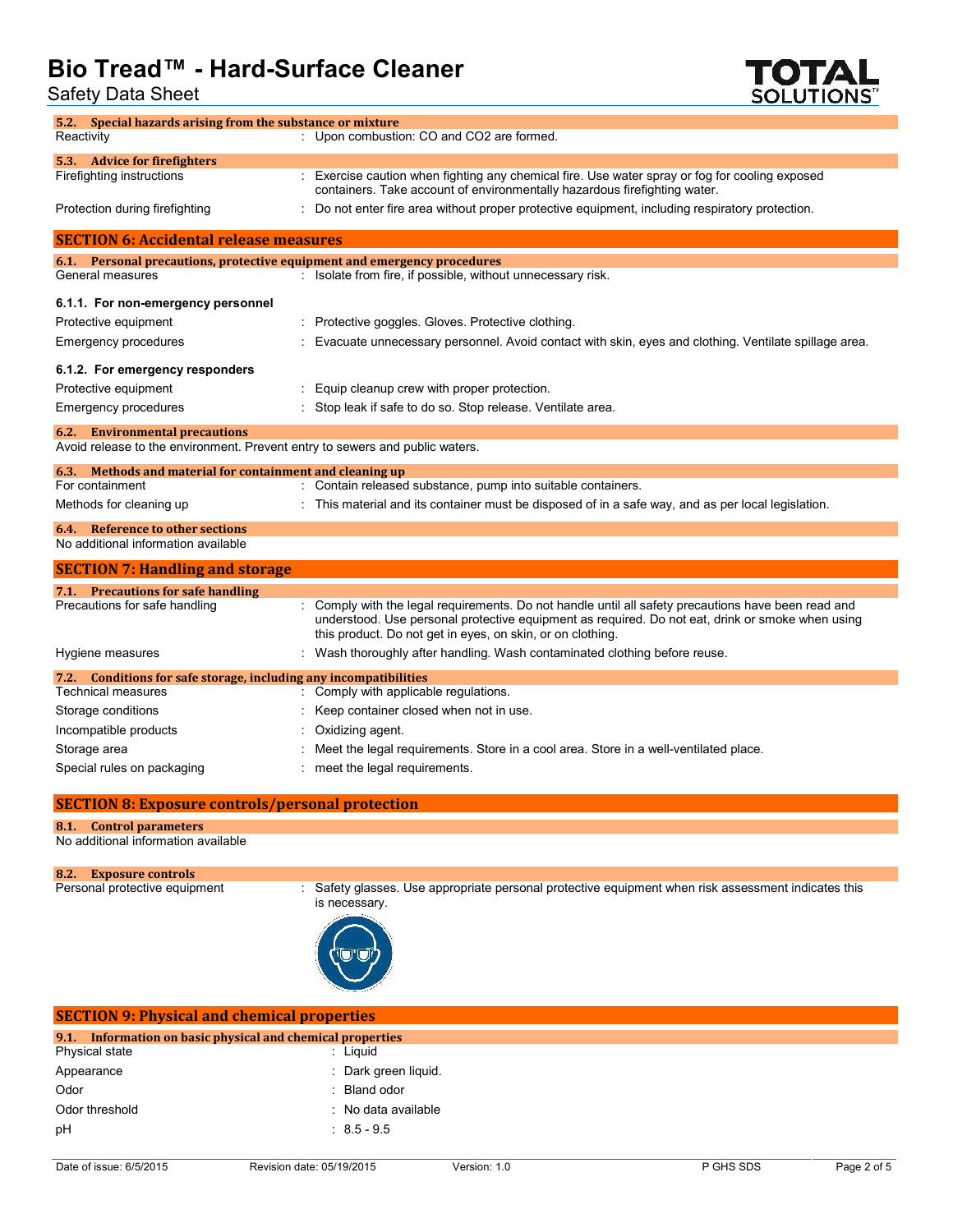# Safety Data Sheet

| Melting point                               | No data available |
|---------------------------------------------|-------------------|
| Freezing point                              | No data available |
| Boiling point                               | No data available |
| Flash point                                 | No data available |
| Relative evaporation rate (butyl acetate=1) | No data available |
| Flammability (solid, gas)                   | No data available |
| <b>Explosion limits</b>                     | No data available |
| Explosive properties                        | No data available |
| Oxidizing properties                        | No data available |
| Vapor pressure                              | No data available |
| Relative density                            | No data available |
| Relative vapor density at 20 °C             | No data available |
| Solubility                                  | Soluble in water. |
| Log Pow                                     | No data available |
| Log Kow                                     | No data available |
| Auto-ignition temperature                   | No data available |
| Decomposition temperature                   | No data available |
| Viscosity                                   | No data available |
| Viscosity, kinematic                        | No data available |
| Viscosity, dynamic                          | No data available |
| VOC content                                 | $0\%$             |

## **SECTION 10: Stability and reactivity**

### **10.1. Reactivity** Upon combustion: CO and CO2 are formed. **10.2. Chemical stability**

# No additional information available

#### **10.3. Possibility of hazardous reactions** Refer to section 10.1 on Reactivity.

#### **10.4. Conditions to avoid** No additional information available

#### **10.5. Incompatible materials** No additional information available

# **10.6. Hazardous decomposition products**

Under normal conditions of storage and use, hazardous decomposition products should not be produced.

### **SECTION 11: Toxicological information**

#### **11.1. Information on toxicological effects**

| Acute toxicity                                     | : Not classified                          |  |  |
|----------------------------------------------------|-------------------------------------------|--|--|
| sodium carbonate (497-19-8)                        |                                           |  |  |
| LD50 oral rat                                      | 2800 mg/kg (Rat; Experimental value)      |  |  |
| LD50 dermal rabbit                                 | > 2000 mg/kg (Rabbit; Experimental value) |  |  |
| ATE CLP (oral)                                     | 2800.000 mg/kg body weight                |  |  |
| Skin corrosion/irritation                          | : Not classified                          |  |  |
|                                                    | pH: 8.5 - 9.5                             |  |  |
| Serious eye damage/irritation                      | : Not classified                          |  |  |
|                                                    | pH: 8.5 - 9.5                             |  |  |
| Respiratory or skin sensitization                  | : Not classified                          |  |  |
| Germ cell mutagenicity                             | : Not classified                          |  |  |
| Carcinogenicity                                    | : Not classified                          |  |  |
| Reproductive toxicity                              | : Not classified                          |  |  |
| Specific target organ toxicity (single exposure) : | Not classified                            |  |  |

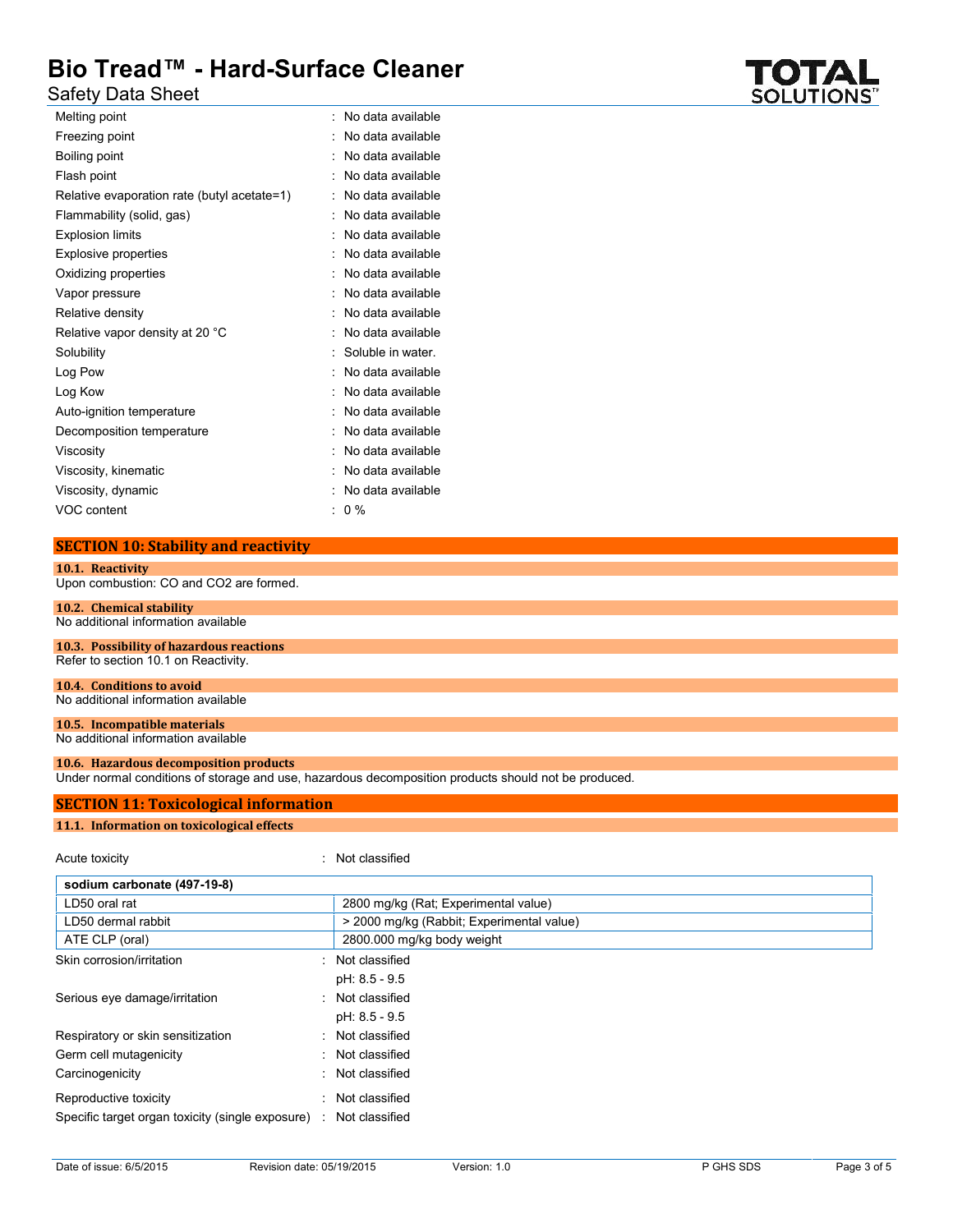

| Safety Data Sheet |  |
|-------------------|--|
|-------------------|--|

| <b>Safety Data Sheet</b>                               |                                                                           | <b>SOLUTIONS</b> " |
|--------------------------------------------------------|---------------------------------------------------------------------------|--------------------|
| Specific target organ toxicity (repeated<br>exposure)  | : Not classified                                                          |                    |
| Aspiration hazard                                      | : Not classified                                                          |                    |
| Symptoms/injuries after inhalation                     | None under normal use.                                                    |                    |
| Symptoms/injuries after skin contact                   | Contact during a long period may cause light irritation.                  |                    |
| Symptoms/injuries after eye contact                    | May cause slight irritation.                                              |                    |
| Symptoms/injuries after ingestion                      | : Gastrointestinal complaints.                                            |                    |
| <b>SECTION 12: Ecological information</b>              |                                                                           |                    |
| 12.1. Toxicity                                         |                                                                           |                    |
| sodium carbonate (497-19-8)                            |                                                                           |                    |
| LC50 fish 1                                            | 300 mg/l (96 h; Lepomis macrochirus)                                      |                    |
| EC50 Daphnia 1                                         | < 424 mg/l (48 h; Daphnia magna)                                          |                    |
| EC50 other aquatic organisms 1                         | 14 mg/l (168 h; Plankton)                                                 |                    |
| LC50 fish 2                                            | 740 mg/l (96 h; Gambusia affinis)                                         |                    |
| EC50 Daphnia 2                                         | 265 mg/l (48 h; Daphnia magna)                                            |                    |
| TLM fish 1                                             | 300 ppm (96 h; Lepomis macrochirus)                                       |                    |
| TLM other aquatic organisms 1                          | 500 ppm (96 h; Daphnia magna)                                             |                    |
| Threshold limit algae 1                                | 242 mg/l (5 days; Algae)                                                  |                    |
| 12.2. Persistence and degradability                    |                                                                           |                    |
| sodium carbonate (497-19-8)                            |                                                                           |                    |
| Persistence and degradability                          | Biodegradability: not applicable. Low potential for adsorption in soil.   |                    |
| <b>ThOD</b>                                            | Not applicable (inorganic)                                                |                    |
| 12.3. Bioaccumulative potential                        |                                                                           |                    |
| sodium carbonate (497-19-8)                            |                                                                           |                    |
| Log Pow                                                | -6.19 (Estimated value)                                                   |                    |
| Bioaccumulative potential                              | Low potential for bioaccumulation (Log Kow $\leq$ 4).                     |                    |
|                                                        |                                                                           |                    |
| <b>SECTION 13: Disposal considerations</b>             |                                                                           |                    |
| 13.1. Waste treatment methods                          |                                                                           |                    |
| Waste disposal recommendations                         | : Dispose in a safe manner in accordance with local/national regulations. |                    |
| <b>SECTION 14: Transport information</b>               |                                                                           |                    |
| <b>Department of Transportation (DOT)</b>              |                                                                           |                    |
| In accordance with DOT:<br>Not regulated for transport |                                                                           |                    |
| <b>Additional information</b><br>Other information     | : No supplementary information available.                                 |                    |
|                                                        |                                                                           |                    |

| <b>ADR</b>                                                     |
|----------------------------------------------------------------|
| No additional information available                            |
| <b>Transport by sea</b><br>No additional information available |
| Air transport<br>No additional information available           |
|                                                                |

#### **SECTION 15: Regulatory information**

All components of this product are listed, or excluded from listing, on the United States Environmental Protection Agency Toxic Substances Control Act (TSCA) inventory.

This product or mixture does not contain a toxic chemical or chemicals in excess of the applicable de minimis concentration as specified in 40 CFR §372.38(a) subject to the reporting requirements of section 313 of Title III of the Superfund Amendments and Reauthorization Act of 1986 and 40 CFR Part 372.

California Proposition 65 - This product contains, or may contain, trace quantities of a substance(s) known to the state of California to cause cancer and/or reproductive toxicity